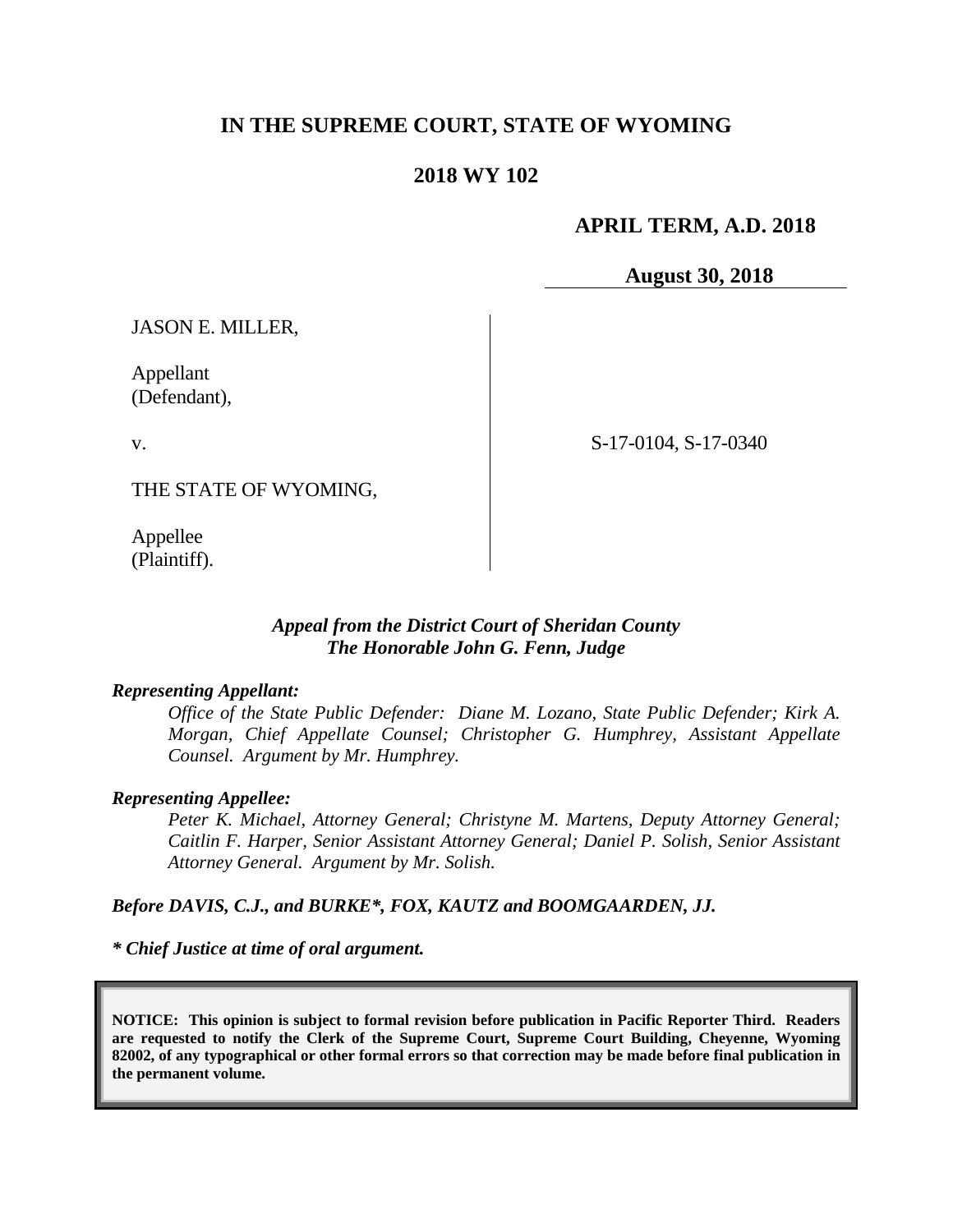#### **BURKE, Justice.**

 $\overline{a}$ 

[¶1] Appellant, Jason E. Miller, pled no contest to one count of possession with intent to deliver marijuana in violation of Wyo. Stat. Ann. § 35-7-1031(a)(ii), and one count of felony possession of marijuana in violation of Wyo. Stat. Ann.  $\S 35-7-1031(c)(iii)$ . He contends his plea was involuntary as a result of ineffective assistance of counsel. We affirm.

## *ISSUE*

[¶2] Appellant presents one issue:

Did the erroneous advice from Mr. Miller's fourth trial counsel, as to whether he could challenge his convictions after pleas of no contest, render his pleas involuntary?

# *FACTS*

[¶3] On April 1, 2015, a bartender contacted the Sheridan County Sheriff's Office to report a man in the bar attempting to sell marijuana. A law enforcement officer responded to the call and found Appellant in a van in the parking lot. When Appellant rolled down the window, the officer smelled a strong odor of marijuana. During a search of the vehicle, the officer discovered marijuana, various drug paraphernalia, and a plastic baggie containing suspected methamphetamine. The officer arrested Appellant and subsequent testing of the substance found in the plastic baggie revealed it to be methamphetamine.

[¶4] The State charged Appellant with felony possession of marijuana, in violation of Wyo. Stat. Ann. § 35-7-1031(c)(iii); possession of marijuana with intent to deliver, in violation of Wyo. Stat. Ann. § 35-7-1031(a)(ii); and possession of methamphetamine, in violation of Wyo. Stat. Ann. § 35-7-1031(c)(i)(C) (LexisNexis 2015). Appellant did not appear for his preliminary hearing and the circuit court issued a bench warrant for his arrest. Appellant was returned to the custody of the State after being apprehended in Colorado, and the court appointed him new representation<sup>[1](#page-1-0)</sup> by the public defender. Appellant was arraigned on August 5, and the district court set trial for January 25, 2016. The following day, Appellant filed a demand for a speedy trial.

[¶5] Appellant's court-appointed attorney requested a status hearing due to Appellant's

<span id="page-1-0"></span><sup>&</sup>lt;sup>1</sup> Appellant's first counsel represented Appellant for a very brief time and was replaced following a disagreement with Appellant.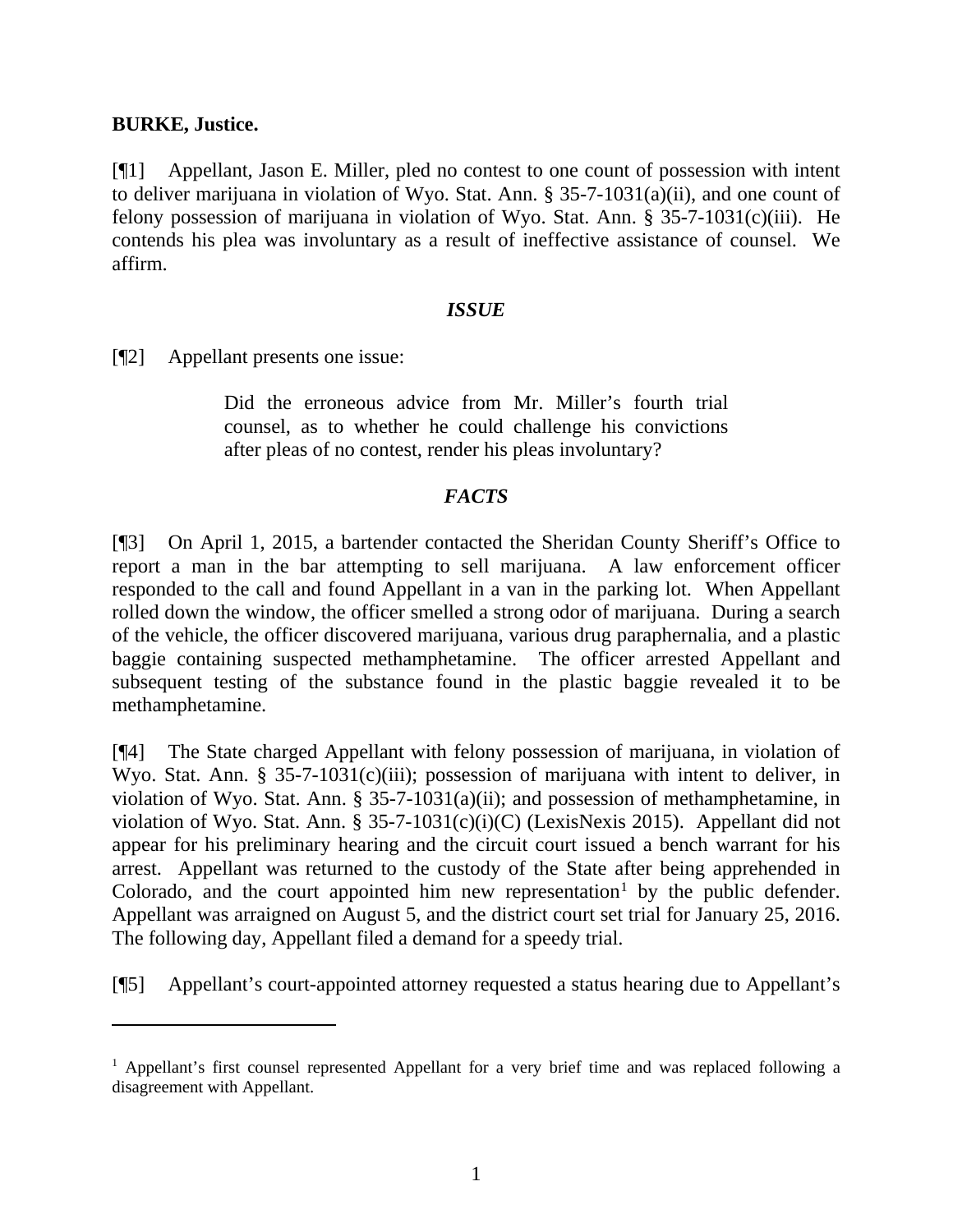complaints about his representation. At the hearing, Appellant fired his court-appointed counsel, claiming a lack of communication between them. The district court assigned new counsel to represent Appellant.

[¶6] Based on information obtained from Appellant's phone, the State charged Appellant in a separate docket with conspiracy to deliver marijuana, and that action was joined with the three existing charges. In January 2016, Appellant's third trial counsel filed a motion to continue the trial, asserting that he did not have enough time to review discovery provided by the State prior to the scheduled trial date and that he would not be able to provide effective assistance of counsel absent a continuance. The court granted the request for a continuance and reset the trial for March 21, 2016. Appellant proceeded to file hundreds of pages of *pro se* notes relating to his life in jail and his communications with his family and his attorneys.

[¶7] In January 2016, the State charged Appellant in a separate docket with two counts of interference with a peace officer stemming from an incident in which the State alleged he assaulted two detention officers in the Sheridan County Detention Center. At his arraignment, Appellant explained that he suffered from severe anxiety, depression, and sleeplessness. Due to his inability to listen to the district court or communicate adequately with his counsel, the district court ordered Appellant to undergo a competency evaluation. The court vacated Appellant's trial pending the results of the evaluation.

[¶8] The Wyoming State Hospital submitted a report of its evaluation on July 19, 2016, finding Appellant competent to proceed in the case. Immediately prior to the scheduled competency hearing, however, Appellant's counsel moved to withdraw due to a breakdown in communications with Appellant. The district court granted the motion.

[¶9] On August 22, 2016, Appellant's fourth trial counsel entered her appearance in the case. Shortly thereafter, Appellant's new counsel filed a motion to suppress evidence, a motion to dismiss for lack of a speedy trial, and a motion to dismiss based on alleged violations of Appellant's right to freedom of religion. Immediately prior to the hearing on those motions, however, Appellant and the State entered into a plea agreement. In exchange for Appellant's pleas of no contest to the charges of felony possession of marijuana and possession of marijuana with intent to deliver, the State agreed to dismiss the remaining charges and recommend a sentence of three to eight years for the possession charge and a concurrent sentence of three to five years for the charge of intent to deliver marijuana. The district court accepted Appellant's pleas, dismissed the remaining charges, and sentenced him in accordance with the State's recommendation.

[¶10] In December 2016, Appellant filed a notice of appeal from the judgment and sentence. Eight months later, Appellant filed a "W.R.A.P., Rule 21 Motion [to] Withdraw Pleas Based on Ineffective Assistance of Counsel" in the district court, and the court set the matter for hearing. Appellant claimed his counsel had incorrectly advised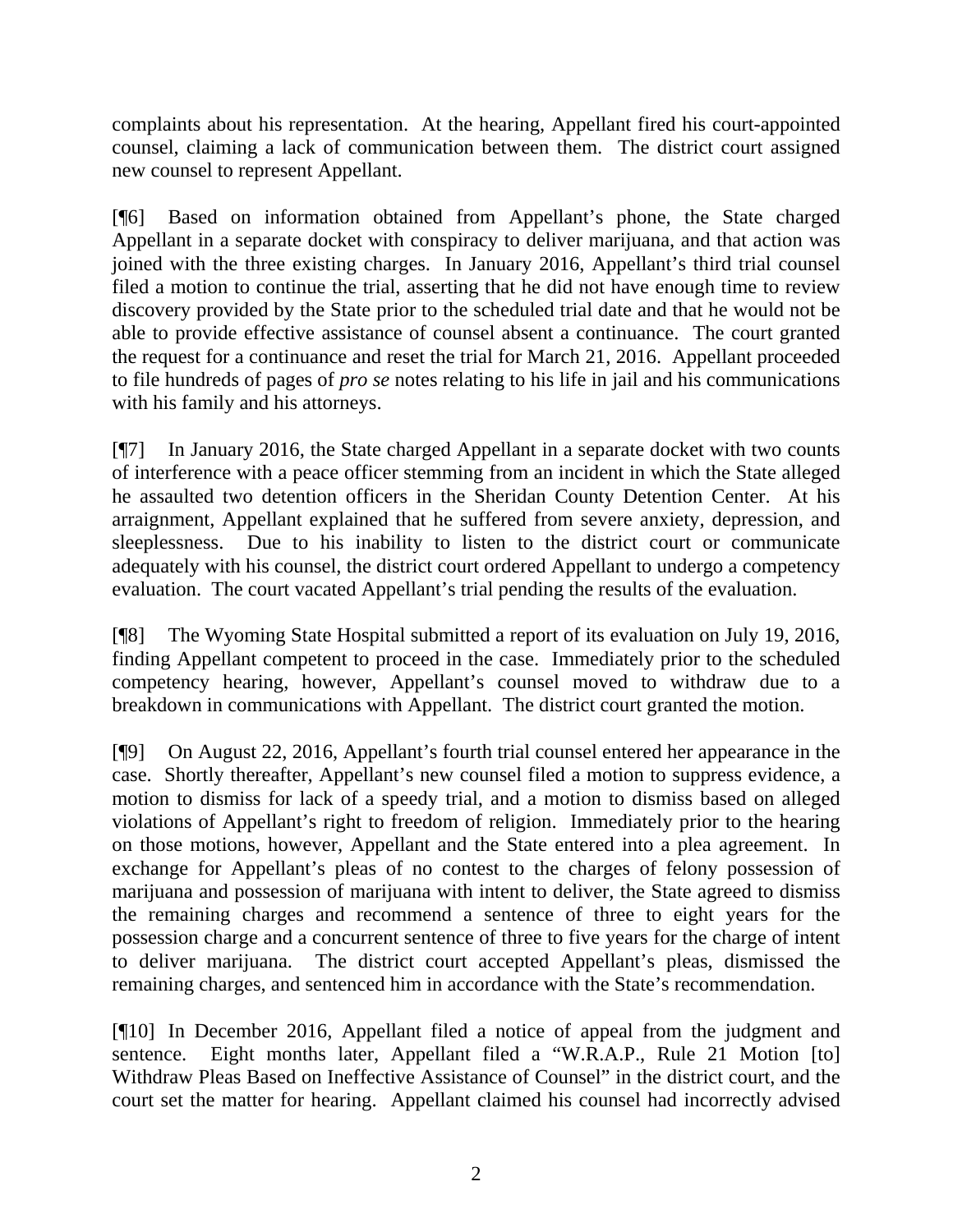him he could pursue claims of ineffective assistance of counsel and violation of his right to a speedy trial in an appeal if he entered a no contest plea, and that this fact rendered his pleas involuntary.

[¶11] At the Rule 21 hearing, Appellant's trial counsel testified that Appellant stated he would agree to a three to eight-year term of incarceration and a three to five-year concurrent term, if he could plead no contest, be sentenced that same day, and leave the Sheridan County Detention Center. She told Appellant she believed that he could still appeal the issues of speedy trial and ineffective assistance of counsel. We will examine her testimony about the advice she gave Appellant more closely in our discussion. Appellant did not testify at the hearing.

[¶12] Following the hearing, the district court issued an order denying Appellant's motion. The court found Appellant did not meet his burden of showing that, but for his counsel's erroneous advice, he would have insisted on going to trial. Appellant appealed the denial of his motion, and the appeals were consolidated in this Court.

# *STANDARD OF REVIEW*

[¶13] When reviewing a district court's decision regarding ineffective assistance of counsel, we employ this standard of review:

> Review of a trial court's ruling on an ineffective assistance of counsel claim involves mixed questions of law and fact. *Osborne* [*v. State*, 2012 WY 123], ¶ 17, 285 P.3d [248,] 252 [(Wyo. 2012)]. We defer to the district court's findings of fact unless they are clearly erroneous. *Cooper* [*v. State*, 2014 WY 36], ¶ 20, 319 P.3d [914,] 920 [(Wyo. 2014)], citing *Strandlien v. State*, 2007 WY 66, ¶ 20, 156 P.3d 986, 992 (Wyo. 2007). The district court's conclusions of law, which include the question of whether counsel's conduct was deficient and the question of whether the appellant was prejudiced by that deficient conduct, are reviewed *de novo*. *Strandlien*, ¶ 20, 156 P.3d at 992, quoting *Robinson v. State*, 2003 WY 32, ¶ 16, 64 P.3d 743, 748 (Wyo. 2003).

*Worley v. State*, 2017 WY 3, ¶ 9, 386 P.3d 765, 769 (Wyo. 2017) (quoting *Griggs v. State*, 2016 WY 16, ¶ 37, 367 P.3d 1108, 1124 (Wyo. 2016)). "A finding is clearly erroneous when, although there is evidence to support it, the reviewing court on the entire evidence is left with the definite and firm conviction that a mistake has been committed." *Cowboy's LLC v. Schumacher*, 2018 WY 61, ¶ 10, 419 P.3d 498, 501 (Wyo. 2018).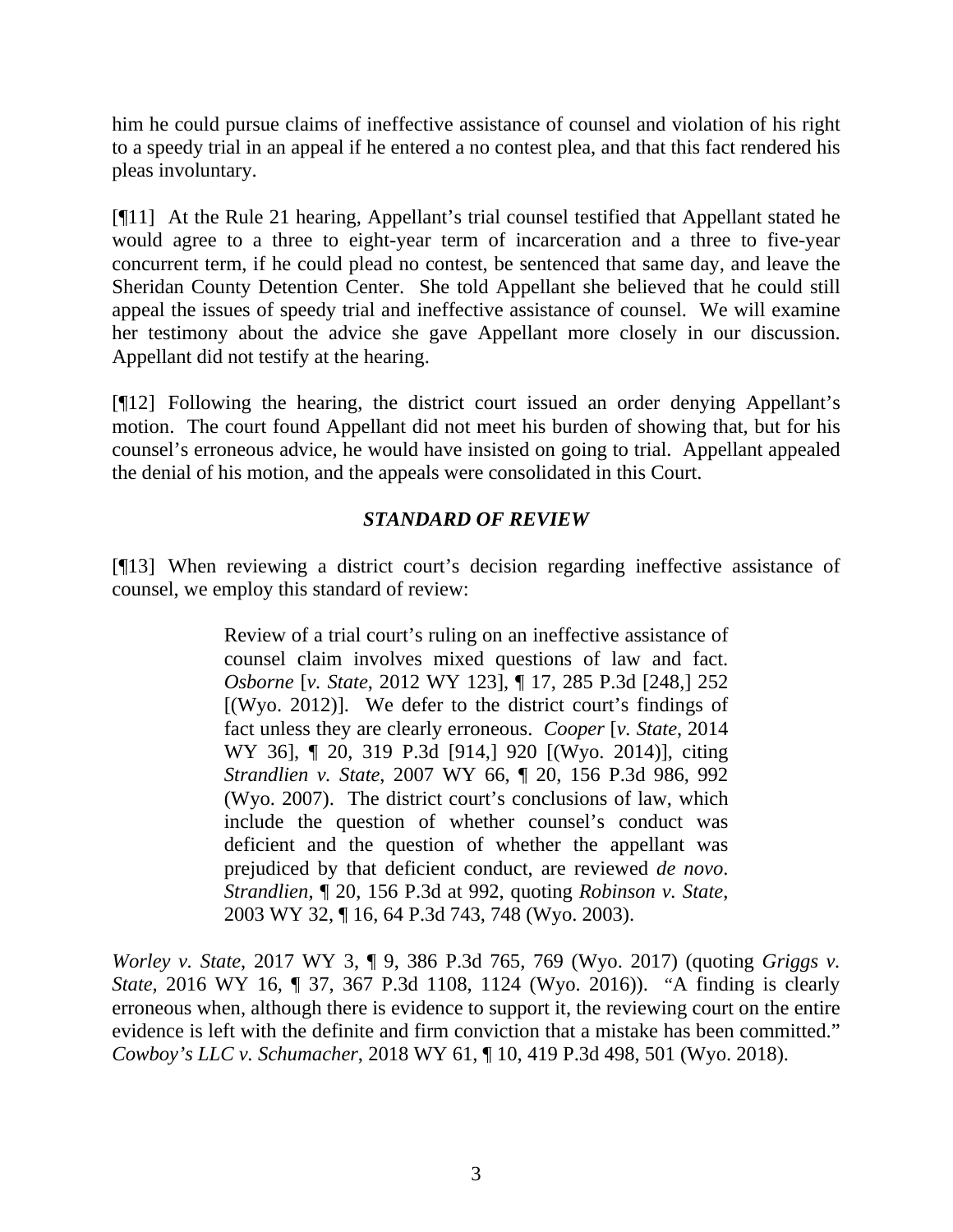### *DISCUSSION*

[¶14] The two-part test set forth in *Strickland v. Washington*, 466 U.S. 668, 104 S.Ct. 2052, 80 L.Ed.2d 674 (1984) applies to challenges to guilty pleas based on ineffective assistance of counsel. *Rutti v. State*, 2004 WY 133, ¶ 22, 100 P.3d 394, 405 (Wyo. 2004); *Hill v. Lockhart*, 474 U.S. 52, 58–59, 106 S.Ct. 366, 370, 88 L.Ed.2d 203 (1985). In the context of guilty pleas, the first half of the *Strickland* test asks whether counsel's advice "was within the range of competence demanded of attorneys in criminal cases." Id., 474 U.S. at 56, 106 S.Ct. at 369. The second, or "prejudice," requirement focuses on whether counsel's constitutionally ineffective performance affected the outcome of the plea process. "[W]hen a guilty plea is challenged based upon ineffective assistance of counsel, the defendant, to establish prejudice, must show that there is a reasonable probability that, but for counsel's errors, a plea of guilty would not have been entered and the defendant would have insisted on going to trial." *Palmer v. State*, 2008 WY 7, ¶ 18, 174 P.3d 1298, 1302 (Wyo. 2008). *See also Hill*, 474 U.S. at 59, 106 S.Ct. at 370 ("In other words, in order to satisfy the 'prejudice' requirement, the defendant must show that there is a reasonable probability that, but for counsel's errors, he would not have pleaded guilty and would have insisted on going to trial.").

[¶15] The district court declined to determine whether Appellant's counsel failed to render such assistance as would have been offered by a reasonably competent attorney. It instead based its decision on the lack of prejudice to Appellant. We will take the same approach. "If we conclude that a defendant fails to satisfy the prejudice prong, we need not address the performance of counsel prong." *Rutti*, ¶ 26, 100 P.3d at 407; *Floyd v. State*, 2006 WY 135, ¶ 13, 144 P.3d 1233, 1238 (Wyo. 2006).

[¶16] Appellant, relying primarily on the testimony of his counsel at the Rule 21 hearing, asserts that the record demonstrates a reasonable probability that he would have insisted on going to trial if not for his counsel's erroneous advice. [2](#page-4-0) He points to this exchange:

> [Appellate Counsel]: Was Mr. Miller – did he express any other concerns that needed to be addressed before he would be willing to accept a plea? And I can list what I remember you saying is that he wanted to be sentenced the day that he pled.

 $\overline{a}$ 

<span id="page-4-0"></span><sup>&</sup>lt;sup>2</sup> Although Appellant states the issue in this case in terms of voluntariness of his pleas, he presents his claim under the analytical framework of ineffective assistance of counsel, as set forth in *Strickland*, *Hill*, and *Lee*.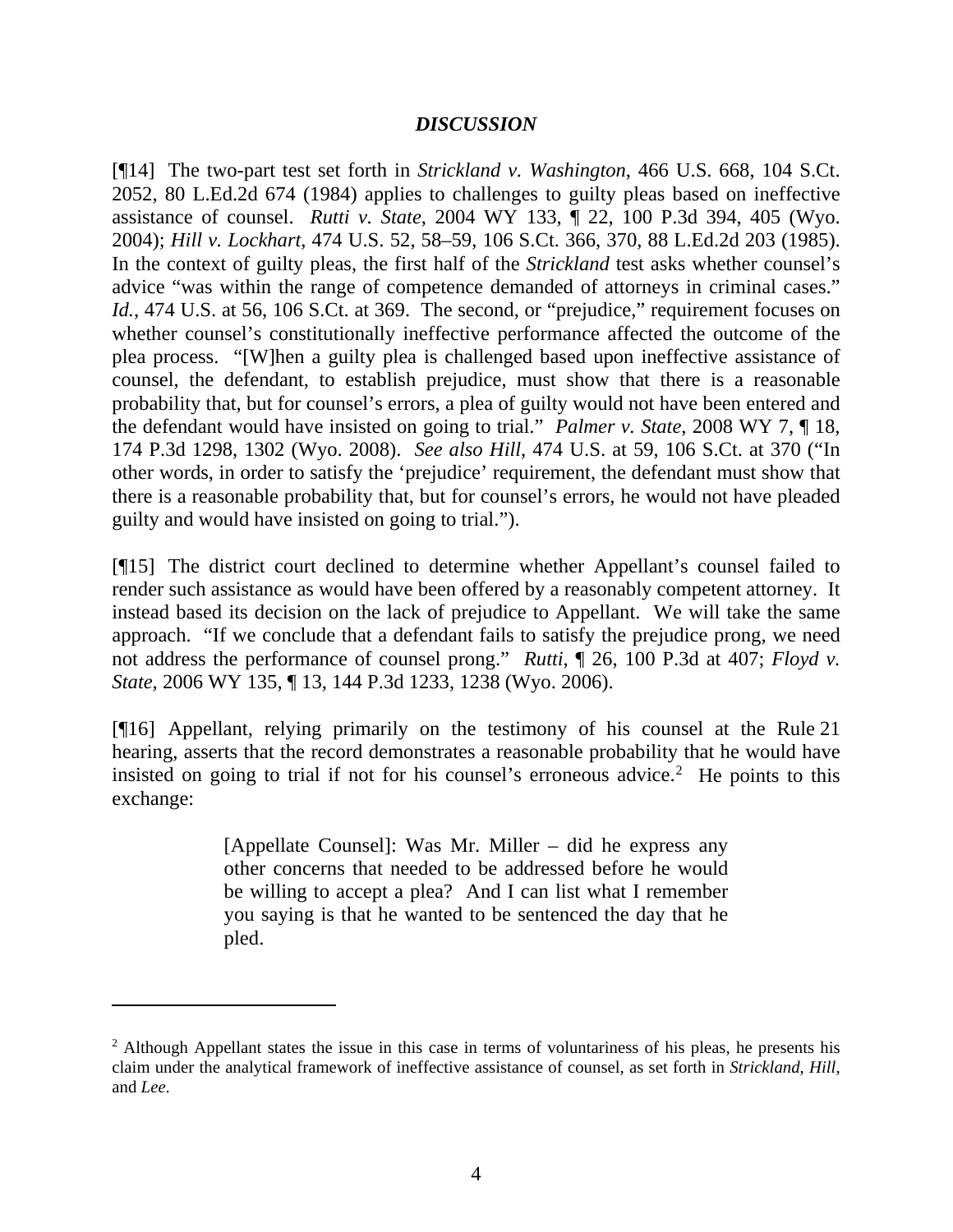[Trial Counsel]: Correct.

[Appellate Counsel]: That he wanted a three to eight concurrent with a three to five.

[Trial Counsel]: Correct.

[Appellate Counsel]: That he wanted a post plea – or you probably explained – post plea PSR so he wouldn't have to wait for a PSR?

[Trial Counsel]: Right.

[Appellate Counsel]: That he wanted to be able to appeal and direct appeal the speedy-trial issue and ineffective assistance of counsel of counsels two and three?

[Trial Counsel]: Correct.

[¶17] A broader review of the testimony of Appellant's counsel, however, indicates that Appellant placed little weight on preserving his appeal rights. Counsel described her conversations with Appellant prior to his acceptance of the plea agreement:

> What happened in that particular instance was the Court had set the hearing on the motions that I had filed. I came up the night before because it was snowing. And so I was able to go to the jail at 7:30, 8:00 o'clock that morning. I spent several hours with [Appellant] discussing how the motion hearing was going to go and what was going to happen. During this time, the guardian or the caretaker of his children had passed away, the grandmother. And so we were having a discussion about him wanting to find a way to be there for his daughters.

> The State had made an offer and I think the deadline was the motion hearing itself. The plea offer at that time, if I remember correctly, was a four to eight and a three to five concurrent. So I was talking about those circumstances with him, especially as he was expressing a desire to want to be a father, and I was explaining to him that under the facts of his case, I didn't think that he was going to be successful at trial, that it likely was going to result in lengthy incarceration, and that if he truly wanted to be available for his children, that his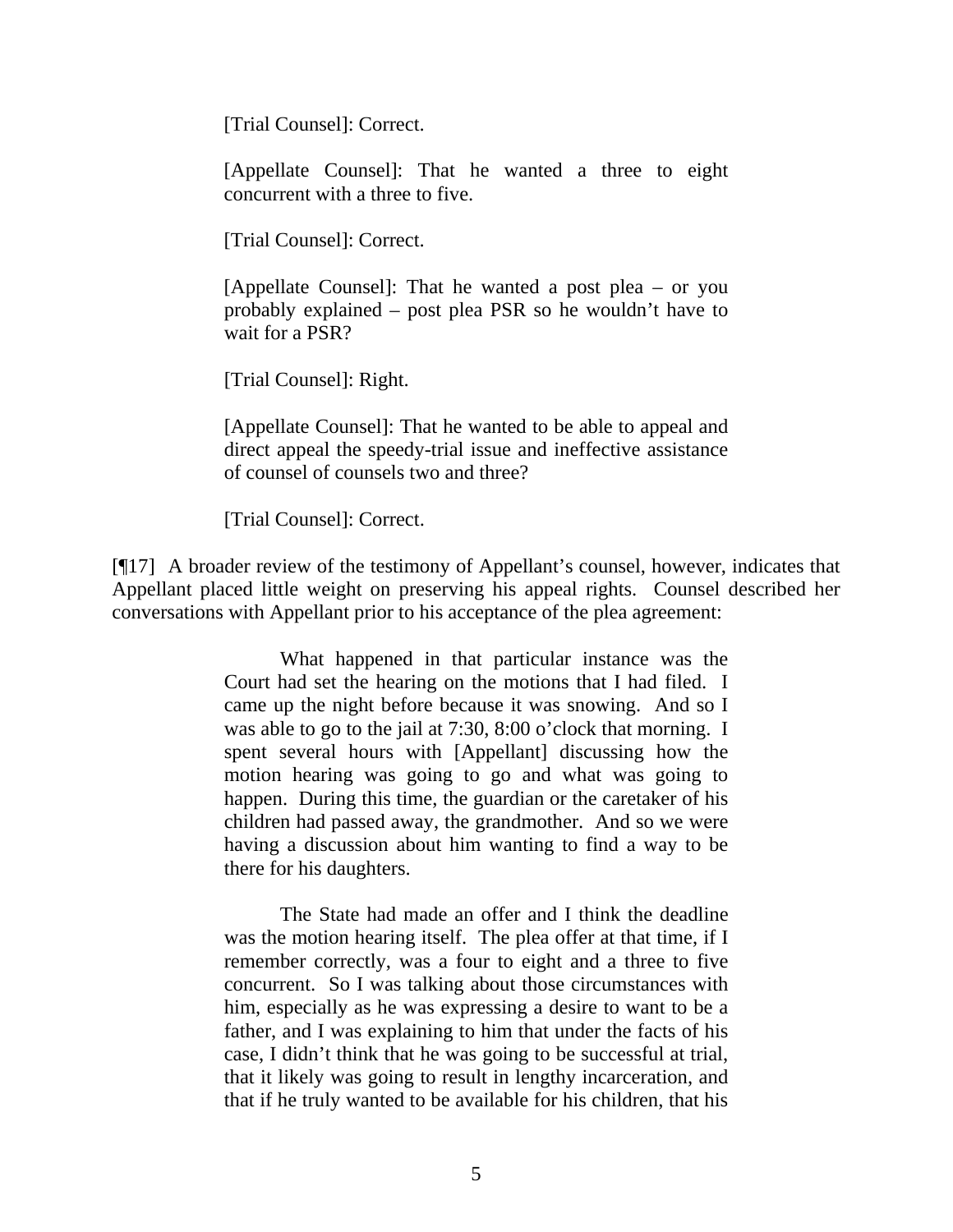best option might be entering a plea. He didn't indicate that that was what he wanted to do when I was sitting in the jail with him and I was preparing to go forward with those motions. I left the jail maybe at 11:00, somewhere in there, and had been preparing to do the motion hearing that the Court had set.

When I came to the hearing, I came 15 or 20 minutes early. ... It was at that point [Appellant] indicated to me that if the State of Wyoming would agree to a three to eight, and a three to five concurrent, if he could plead no contest, be sentenced that same day, get him out of the jail here in Sheridan County, that he wanted to enter a plea.

. . .

He asked me about speedy trial. I told him I wasn't absolutely certain, but I thought at the time that it was jurisdictional. And so I believed that those would survive a no contest plea. And so that was the advice I gave him, that I wasn't absolutely certain, but I thought that he could continue on with that.

. . .

I believe[d] he could raise ineffective assistance of counsel. I told him he could raise it on counsel, he could raise it on me, which he has. And so I believe[d] that that  $-$  I didn't need a conditional plea and I didn't talk to him about that. I believed that he could raise those issues, as it related specifically to the speedy trial, because that's the major complaint of his counsel. So those to me went hand in hand with one another.

Appellant's counsel stated that she did not know if the ability to pursue the ineffectiveness or speedy trial claims made Appellant willing to plead. She stated, "I wouldn't characterize it as that's the defining force that got him to plead." She further testified that "what we were really talking about was he wanted the three to eight and three to five."

[¶18] The district court determined that Appellant had not met his burden of showing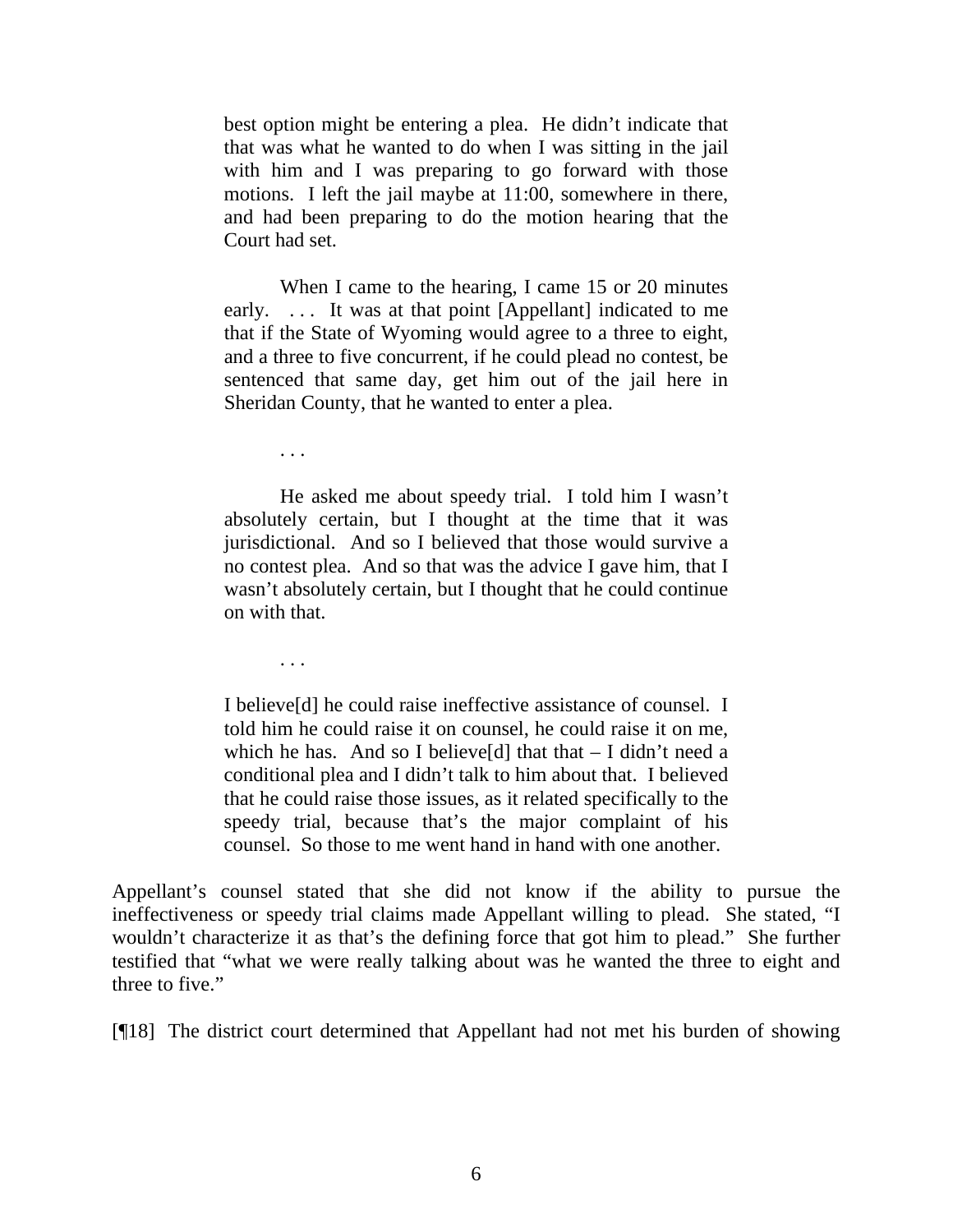that, but for his counsel's incorrect advice, he would have rejected the plea and insisted on going to trial. The court concluded that Appellant "did not present any evidence that he placed special emphasis" on the incorrect advice.<sup>[3](#page-7-0)</sup> The court stated:

> [Appellant's counsel] testified that although [Appellant] did discuss the possibility of an appeal, his decision to plead no contest was influenced by a variety of factors, including his desire to get out of prison as soon as possible so that he could be a father to his daughters. [Appellant's counsel] had advised him that he had little chance of winning at trial, and he was likely looking at a lengthy prison sentence if he did not accept a plea deal.

> [Appellant's counsel] did testify that [Appellant] was convinced that his previous attorneys had been ineffective and that his speedy trial rights were violated, and these subjects came up frequently in her conversations with [Appellant]. However, when questioned at the hearing about the importance [Appellant] placed on his appellate rights, [Appellant's counsel] testified that [Appellant] never said he would not change his plea if he could not appeal the speedy trial and ineffective assistance of counsel issues. In fact, he was more focused on the length of the prison sentence and the possibility of being transported out of the Sheridan County Detention Center as soon as possible.

When the record is reviewed in the proper context, it supports the district court's determination.

 $\overline{a}$ 

<span id="page-7-0"></span><sup>&</sup>lt;sup>3</sup> We have also recognized that the possibility of a better result at trial may be a relevant factor in assessing whether a defendant would have rejected a plea agreement.

<sup>[</sup>I]f a defendant does not assert a plausible reason why he would have forsaken the benefits of the plea agreement had counsel's advice been different, the probable outcome of a trial provides an objective measure of the risk he faced. Taking into consideration the risks of trial, we can then weigh the likelihood that the defendant would have rejected the plea agreement.

*Palmer*, ¶ 19, 174 P.3d at 1302–03. In this case, Appellant does not contend that the result would have been more favorable had he opted for trial or that he would have prevailed on the issues that he wished to preserve for appeal.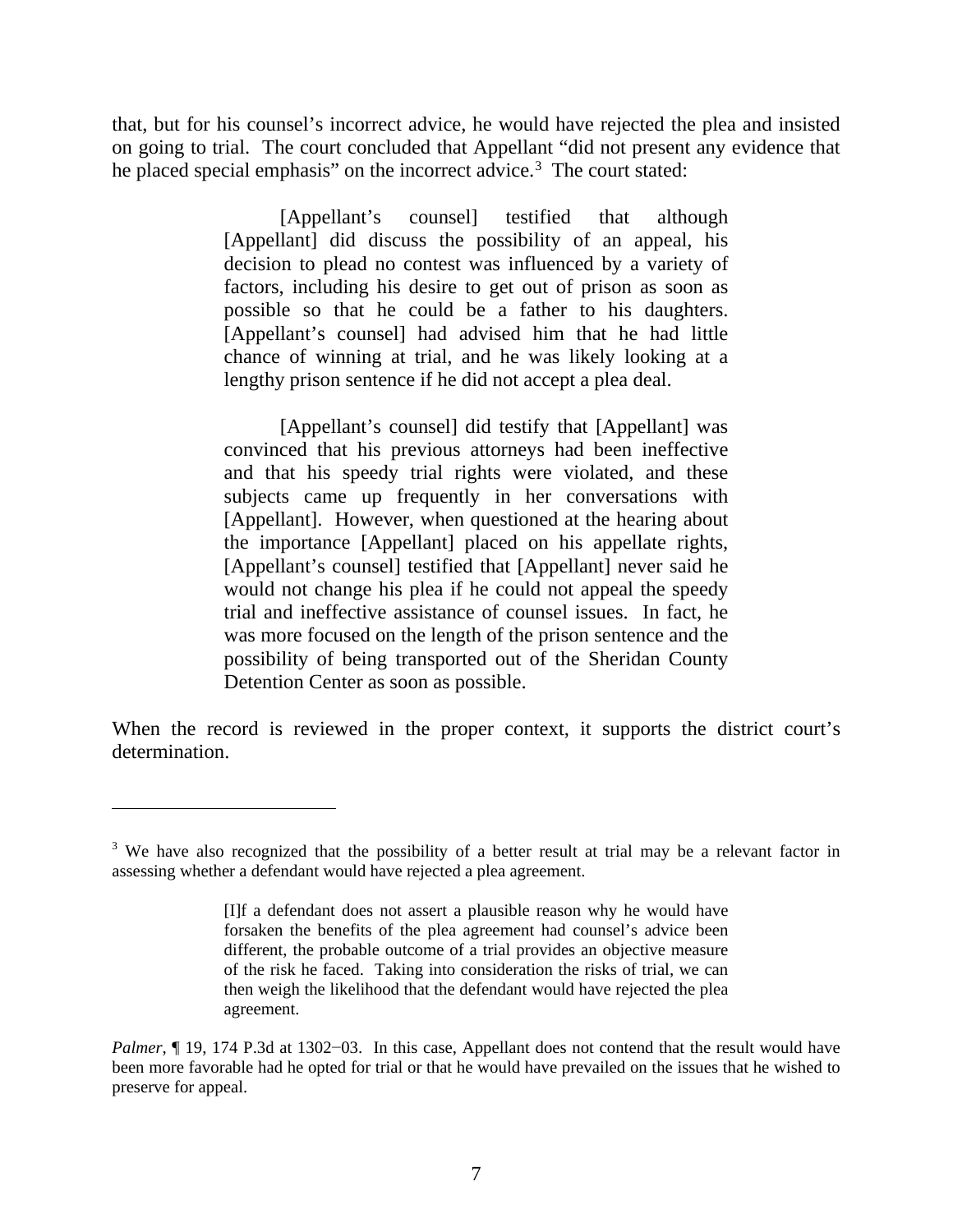[¶19] The United States Supreme Court's recent decision in *Lee v. United States* provides guidance on the question of whether a defendant has adequately demonstrated a reasonable probability he would have insisted on going to trial but for his counsel's erroneous advice. In *Lee*, U.S. , 137 S.Ct. 1958, 1963 (2017), the defendant, Jae Lee, entered a guilty plea to a charge of possession of a controlled substance with intent to deliver. During plea discussions with the government, Lee informed his attorney of his noncitizen status and repeatedly asked him whether he would face deportation as a result of the criminal proceedings. The attorney told Lee that he would not be deported as a result of pleading guilty. *Id.* Based on that assurance, Lee accepted the plea. *Id.* He soon discovered, however, that he was subject to mandatory deportation under the Immigration and Nationality Act. Upon learning that his counsel's advice had been incorrect, Lee filed a motion to vacate his conviction and sentence, asserting that his attorney had provided constitutionally ineffective assistance. *Id.* At the subsequent evidentiary hearing, both Lee and his plea-stage counsel testified that "deportation was the determinative issue in Lee's decision whether to accept the plea." *Id.*

[¶20] The Supreme Court determined that Lee had made an adequate showing that, had he been properly advised, he would have insisted on going to trial. In doing so, the Court indicated that, in evaluating a defendant's claim that he would have insisted on going to trial, courts should look to "contemporaneous evidence" in determining whether the defendant's assertion is substantiated:

> "Surmounting *Strickland*'s high bar is never an easy task," *Padilla v. Kentucky*, 559 U.S. 356, 371, 130 S.Ct. 1473, 176 L.Ed.2d 284 (2010), and the strong societal interest in finality has "special force with respect to convictions based on guilty pleas." *United States v. Timmreck*, 441 U.S. 780, 784, 99 S.Ct. 2085, 60 L.Ed.2d 634 (1979). Courts should not upset a plea solely because of *post hoc* assertions from a defendant about how he would have pleaded but for his attorney's deficiencies. Judges should instead look to contemporaneous evidence to substantiate a defendant's expressed preferences.

Lee, \_\_\_\_\_ U.S. at \_\_\_\_, 137 S.Ct. at 1967. The Court also indicated that, to a certain extent, courts should evaluate the likelihood of an acquittal if the defendant proceeded to trial. The appropriate inquiry focuses on the defendant's "decision making," which it noted "may not turn solely on the likelihood of conviction after trial." *Id.*, U.S. at , 137 S.Ct. at 1966. The Court continued:

> A defendant without any viable defense will be highly likely to lose at trial. And a defendant facing such long odds will rarely be able to show prejudice from accepting a guilty plea that offers him a better resolution than would be likely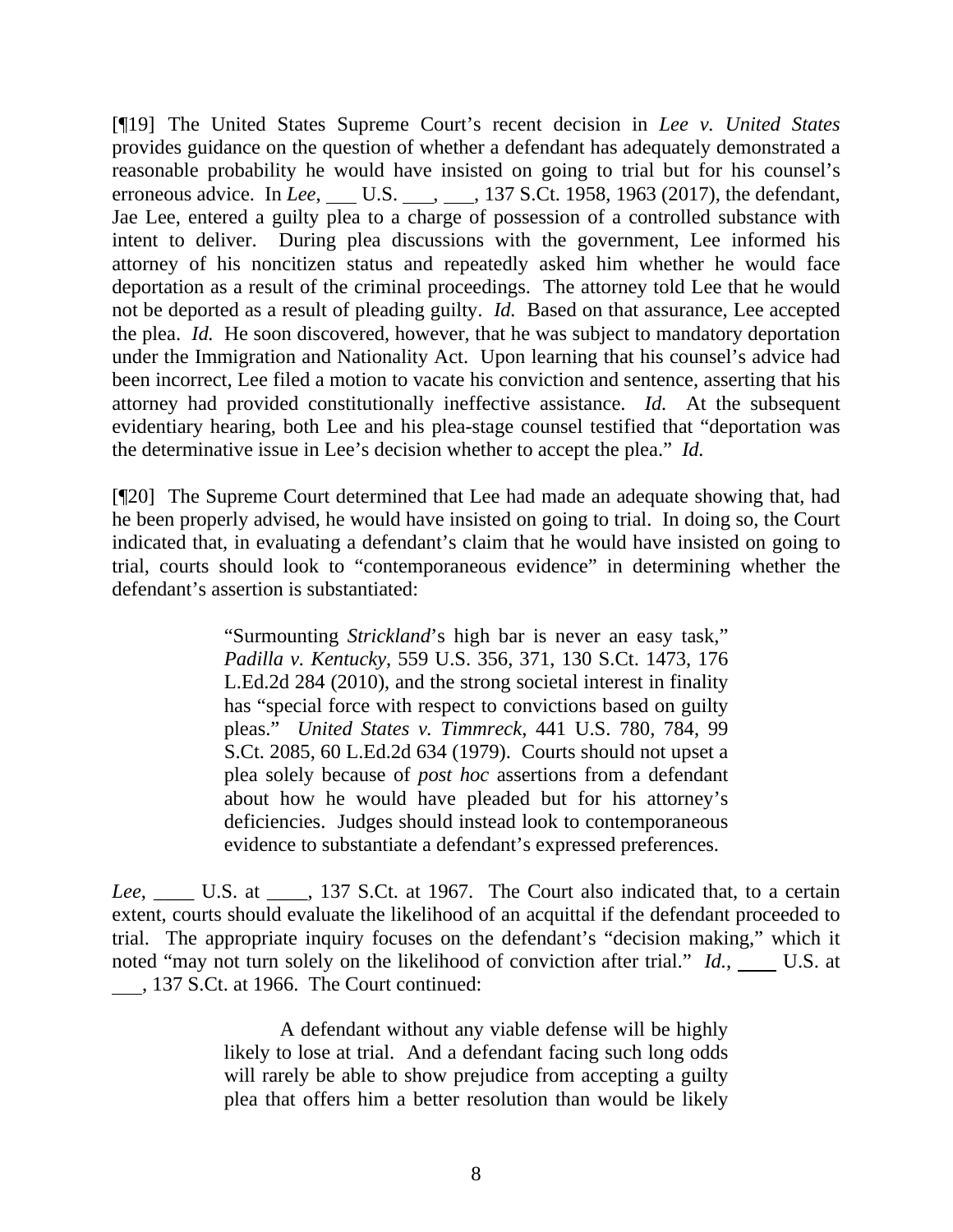after trial. But that is not because the prejudice inquiry in this context looks to the probability of a conviction for its own sake. It is instead because defendants obviously weigh their prospects at trial in deciding whether to accept a plea. See *Hill*, 474 U.S., at 59, 106 S.Ct. 366. Where a defendant has no plausible chance of an acquittal at trial, it is highly likely that he will accept a plea if the Government offers one.

But common sense (not to mention our precedent) recognizes that there is more to consider than simply the likelihood of success at trial. The decision whether to plead guilty also involves assessing the respective consequences of a conviction after trial and by plea. See *INS v. St. Cyr*, 533 U.S. 289, 322–323, 121 S.Ct. 2271, 150 L.Ed.2d 347 (2001). When those consequences are, from the defendant's perspective, similarly dire, even the smallest chance of success at trial may look attractive. For example, a defendant with no realistic defense to a charge carrying a 20-year sentence may nevertheless choose trial, if the prosecution's plea offer is 18 years. Here Lee alleges that avoiding deportation was *the* determinative factor for him; deportation after some time in prison was not meaningfully different from deportation after somewhat less time. He says he accordingly would have rejected any plea leading to deportation—even if it shaved off prison time—in favor of throwing a "Hail Mary" at trial.

*Id.*, U.S. at <sub>137</sub> S.Ct. at 1966–67 (emphasis in original).

[¶21] The Court concluded that, in the "unusual circumstances of [his] case," Lee had demonstrated a reasonable probability that he would have rejected the plea had he known that it would lead to mandatory deportation. *Lee*, \_\_\_\_ U.S. at \_\_\_\_, 137 S.Ct. at 1967. After noting that both Lee and his attorney had testified that Lee would have gone to trial if he had known about the deportation consequences, the Court found "no question that 'deportation was the determinative issue in Lee's decision whether to accept the plea deal." *Id.*, \_\_\_\_\_ U.S. at \_\_\_\_, 137 S.Ct. at 1967. Quoting portions of its decision in *Padilla*, 559 U.S. at 364, 130 S.Ct. 1473, which indicated that "[d]eportation is an integral part—indeed, sometimes the most important part—of the penalty that may be imposed on noncitizen defendants who plead guilty to specified crimes," the Court found "no reason to doubt the paramount importance Lee placed on avoiding deportation." *Lee*, U.S. at 137 S.Ct. at 1968. Accordingly, the Court reversed the judgment against Lee and remanded for further proceedings. *Id.*, \_\_\_\_\_ U.S. at \_\_\_\_, 137 S.Ct. at 1969.